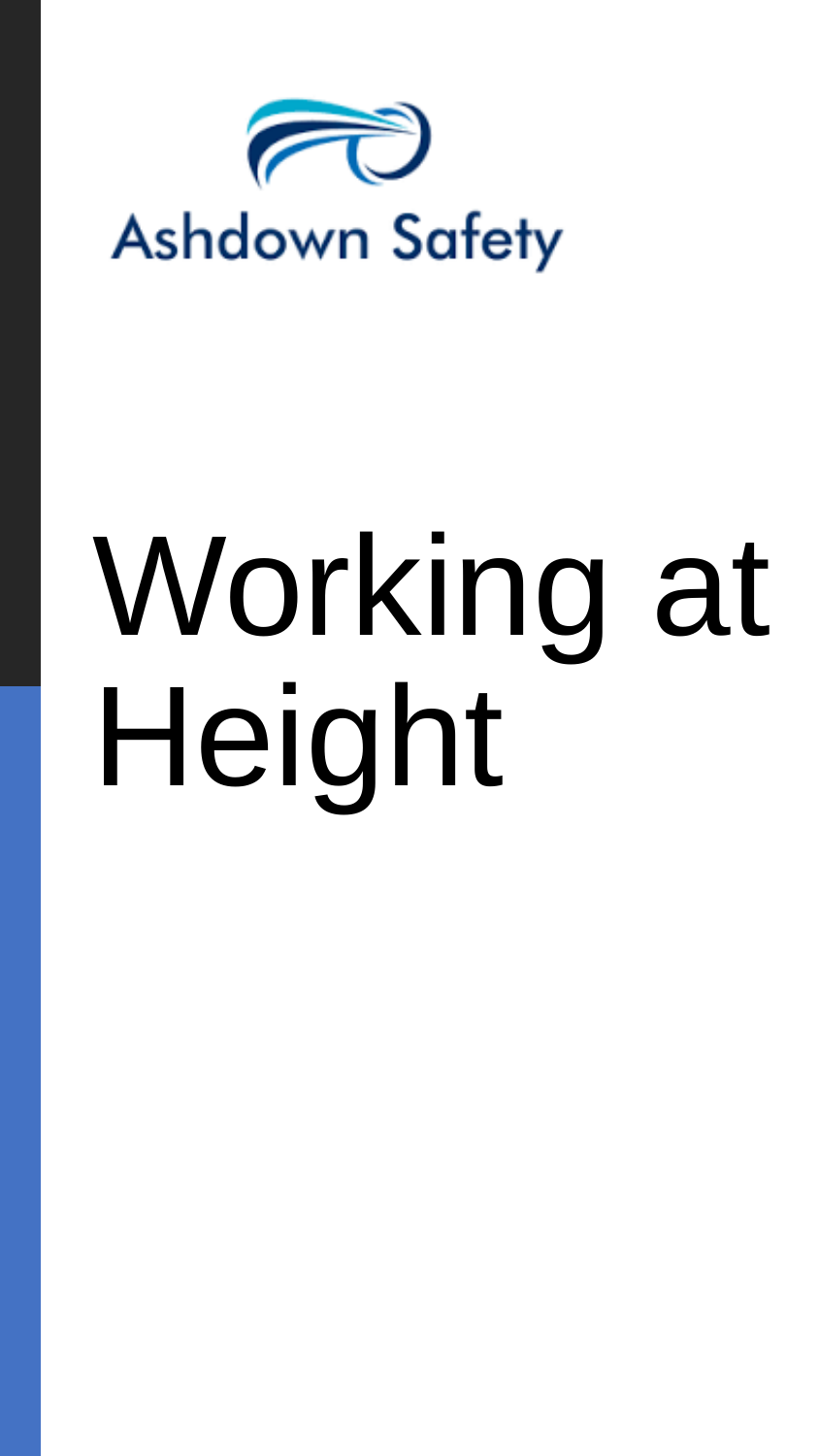



## **Working at height is defined as:**

• *'work in any place, including a place at or below ground level, or obtaining access to or egress from such a place, while at work, except by a staircase where, if suitable measures were not taken, a person could fall a distance likely to cause personal injury'.*

#### **The facts**

- Falling from a height of just one or two steps can cause serious injury. Work at any height can cause injury.
- In 2018/19 falls from height accounted for 8% of employer-reported non-fatal injuries whilst in the construction industry this figure was 19%.
- Ladders are probably the most used and misused pieces of access equipment.
- Most ladder accidents occur because the ladder is not secured at the top.
- For 5 years work at height has been the single biggest cause of workplace deaths with 40 people killed in 2018/19
- Unsuitable access equipment (such as chairs and tables) can cause serious accidents even in low risk premises such as offices and schools.
- It is important to ensure that contractors working on an organisation's premises (for example for roof maintenance or window cleaning) are properly controlled and do not work in a dangerous way.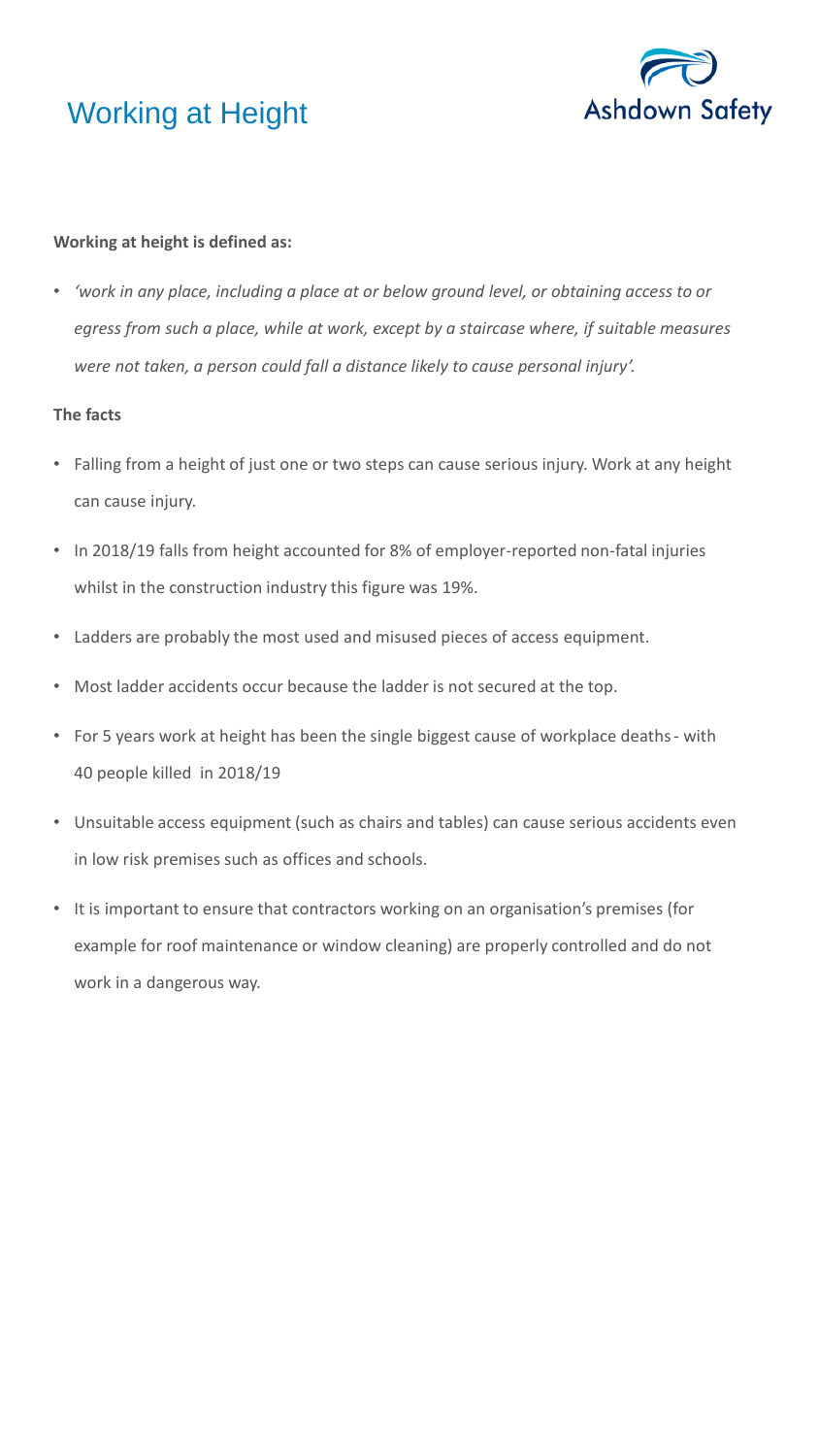



## **Hierarchy of risk control**

- Keep away from working at height wherever possible by changing the task or the way it can be carried out.
- Use other control measures to prevent falls.
- Always consider fall prevention measures, e.g. edge protection and personal protection such as harnesses.
- Reduce the likelihood of injury by minimising the distance to fall or its consequences Always consider safety netting, over active measures, such as having to clip a safety harness on to a structure.
- Take account of how storage areas and high shelving or wall displays are accessed in lower risk areas.

## **Guidelines to employers**

- Plan, organise and supervise all work at height
- ensure employees are appropriately trained in safe working methods and the equipment to be used
- make sure all those involved are competent and trained
- assess the risks and ensure that appropriate work equipment is selected and used correctly
- manage the risks from fragile surfaces, such as thin roofing materials or skylights
- inspect and maintain all equipment and workplaces intended to control the risks of working at height
- take account of weather conditions
- ensure planning includes arrangements for emergencies and rescue
- manage risks from falling objects.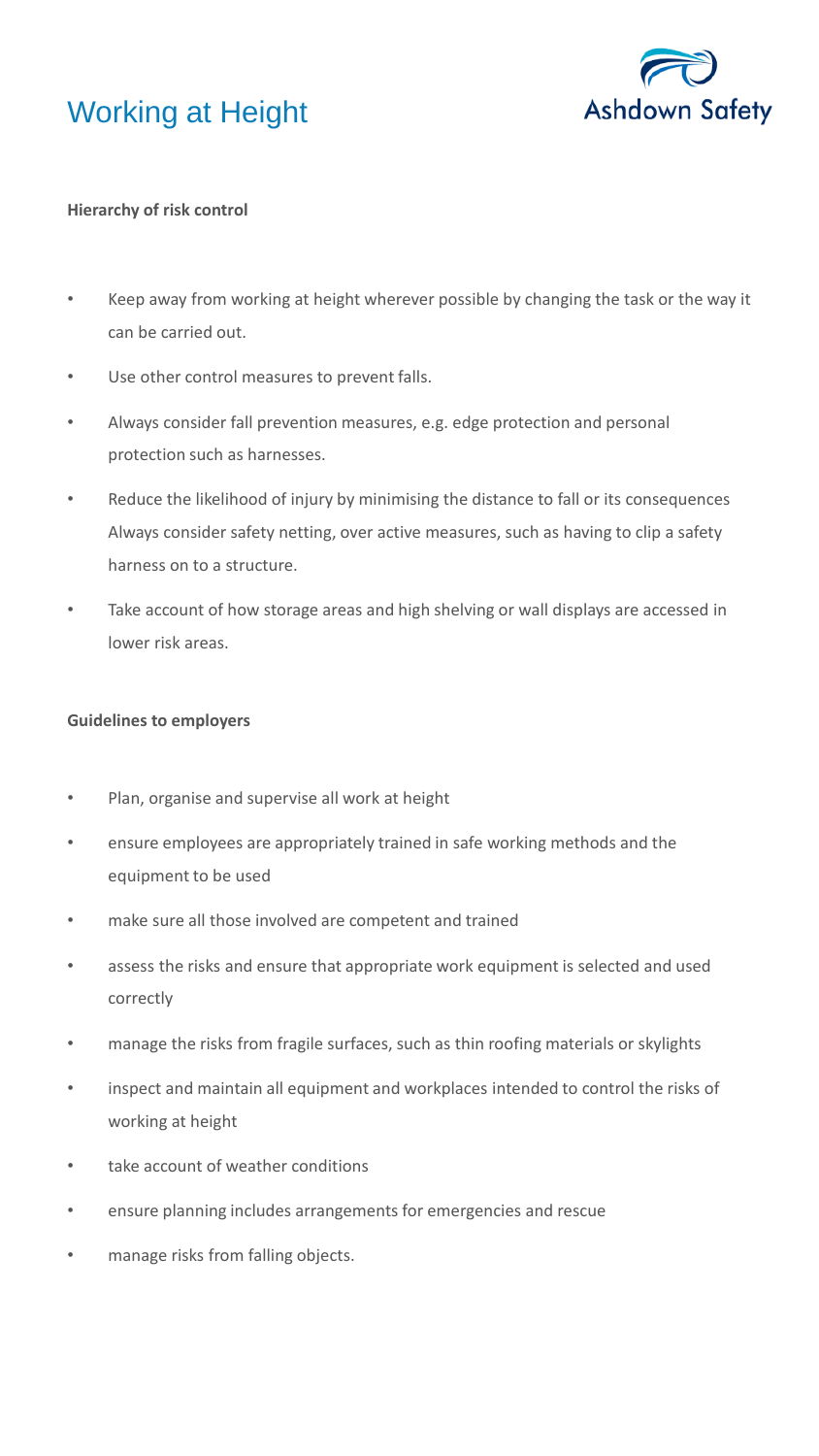# Working at Height



#### **Prosecutions**

- After a 16-year-old apprentice joiner fell approximately four metres from a scaffold platform, a scaffolding company was fined £100,000 and ordered to pay £918 in costs in February 2018. The apprentice was passing roof tiles from the loading bay to a colleague on the scaffold when he caught his foot in a gap between the scaffold platform and the loading bay. He fell backwards under a single guard rail to the ground below, sustaining severe injuries. The loading bay edge protection did not include an intermediate guard-rail or toe board.
- Modus Workspace Ltd (a London-based relocation and refurbishment company) was fined £1.1m and ordered to pay costs of £68,116 in May 202, after a worker was seriously injured when he fell from height. As an engineer testing a sprinkler system for leaks he had climbed onto an internal roof to inspect the leak from an extension ladder. The ladder slipped and he fell almost three metres into the gap between the internal roof and external wall. The worker lost almost half of the blood in his body and sustained life changing injuries. The HSE concluded that reasonably practicable measures had not been taken to prevent the engineer's fall and that this serious incident and devastation could have been avoided if basic safety measures had been put in place.
- Fruehauf Limited was fined £200,000 and ordered to pay costs of £5,622 after a worker sustained fatal injuries from falling from a cherry picker at a factory in Grantham. The 64-year old worker fell while climbing from the basket of a cherry picker onto an over-head travelling crane to repair it. The work was not properly planned and was carried out without suitable harnesses and fall arrest equipment.